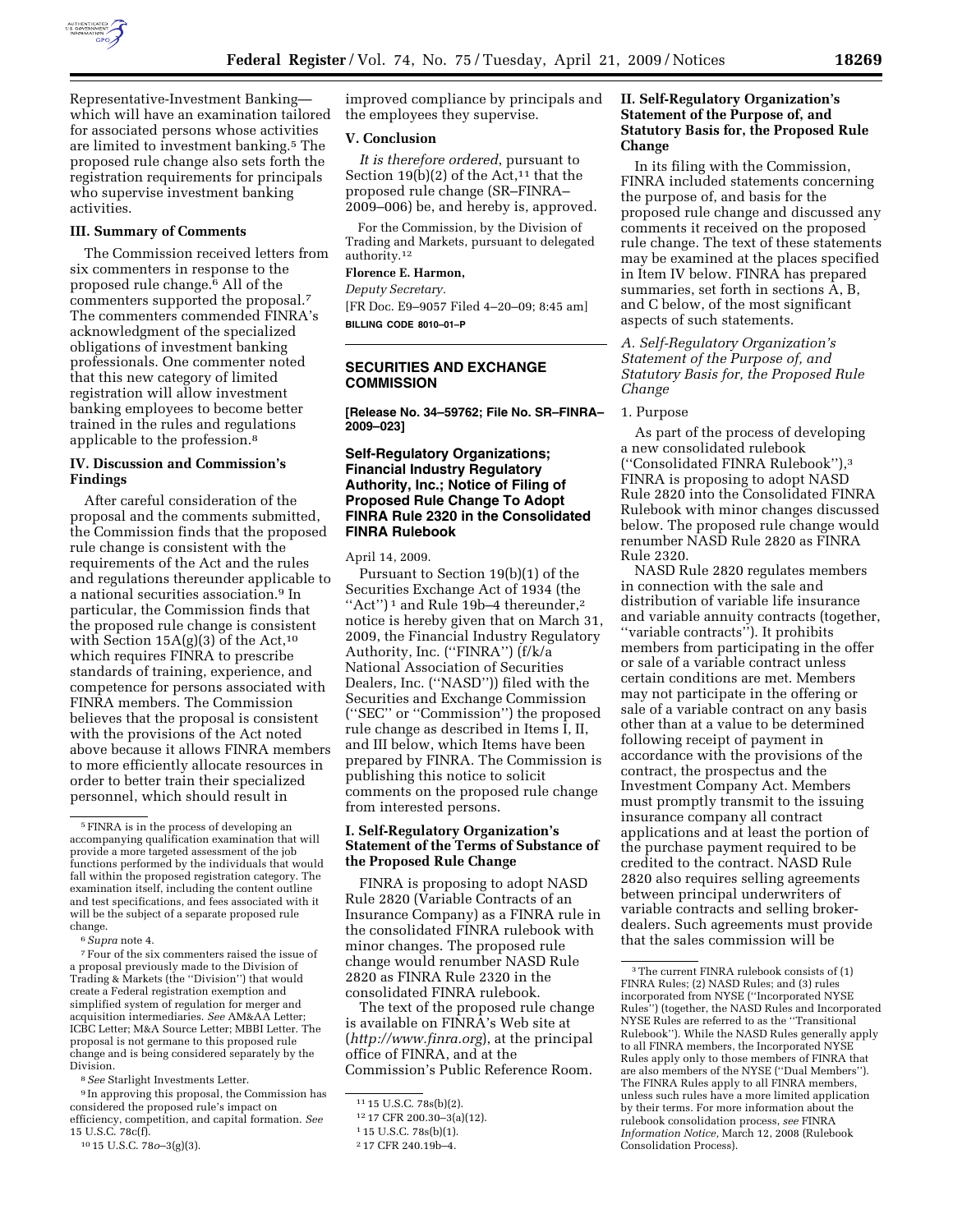returned to the issuer if the contract is tendered for redemption within seven business days after acceptance. In addition, members may not sell variable contracts unless the insurance company promptly honors customer redemption requests in accordance with the contract, its prospectus and the Investment Company Act.

NASD Rule 2820(g) regulates member compensation in connection with the sale and distribution of variable contracts, including both cash and noncash compensation arrangements. Generally, NASD Rule 2820(g) prohibits associated persons of a member from accepting any compensation from any person other than the member with which the person is associated. The rule contains an exception to allow arrangements where a non-member pays compensation directly to associated persons, provided that the member agrees to the arrangement, and relies on appropriate rules or guidance from the SEC that apply to the specific fact situation of the arrangement, and the relevant associated persons treat the funds as compensation.4 NASD Rule 2820(g) also prohibits associated persons from accepting securities as compensation, limits the payment or receipt of non-cash compensation (such as gifts, entertainment, training or education meetings and sales contests), and requires certain records to be kept.

The rule's non-cash compensation provision requires a member to keep records of all compensation received by the member or its associated persons from ''offerors'' (generally insurance companies and their affiliates), other than small gifts and entertainment permitted by the rule. Currently, this provision requires the records to include the nature of, and ''if known,'' the value of any non-cash compensation received. FINRA proposes to modify this requirement by deleting the phrase ''if known'' regarding the value of noncash compensation. The proposed change to Rule 2820 would require members to determine and keep records of the value of non-cash compensation received from offerors in all cases. This

change would make the provision more consistent with the non-cash compensation recordkeeping requirements regarding public offerings of securities (FINRA Rule 5110(i)(2)) and direct participation programs  $(NASD Rule 2810(c)(2)).$ <sup>5</sup> Members would be permitted to estimate the actual value of non-cash compensation for which a receipt (or similar documentation) assigning a value is not available.

The proposed rule change also would make certain non-substantive, technical changes to the rule to reflect FINRA's corporate name and the new format of the Consolidated FINRA Rulebook.

Over the past several years, variable life insurance products have continued to be of interest to members and the investing public. FINRA has noted the growth in sales and popularity of variable life insurance products, and has published information, including several *Notices,* addressing regulatory concerns regarding these products.6

FINRA believes that the provisions of NASD Rule 2820 continue to be an important tool in the effective regulation of variable contracts. Accordingly, for the reasons set forth above, FINRA recommends that NASD Rule 2820 be transferred with minor changes into the Consolidated FINRA Rulebook as FINRA Rule 2320. As noted above, FINRA will announce the implementation date of the proposed rule change in a *Regulatory Notice* to be published no later than 90 days following Commission approval.

#### 2. Statutory Basis

FINRA believes that the proposed rule change is consistent with the provisions of Section 15A(b)(6) of the Act,7 which requires, among other things, that FINRA rules must be designed to prevent fraudulent and manipulative acts and practices, to promote just and equitable principles of trade, and, in general, to protect investors and the public interest. FINRA believes that the proposed rule change will continue to allow FINRA to effectively regulate members in connection with the sale and distribution of variable contracts.

The proposed rule change makes minor changes to a rule that has proven effective in meeting statutory mandates.

#### *B. Self-Regulatory Organization's Statement on Burden on Competition*

FINRA does not believe that the proposed rule change will result in any burden on competition that is not necessary or appropriate in furtherance of the purposes of the Act.

### *C. Self-Regulatory Organization's Statement on Comments on the Proposed Rule Change Received From Members, Participants or Others*

Written comments were neither solicited nor received.

# **III. Date of Effectiveness of the Proposed Rule Change and Timing for Commission Action**

Within 35 days of the date of publication of this notice in the **Federal Register** or within such longer period (i) as the Commission may designate up to 90 days of such date if it finds such longer period to be appropriate and publishes its reasons for so finding or (ii) as to which the self regulatory organization consents, the Commission will:

(A) By order approve such proposed rule change, or

(B) institute proceedings to determine whether the proposed rule change should be disapproved.

#### **IV. Solicitation of Comments**

Interested persons are invited to submit written data, views, and arguments concerning the foregoing, including whether the proposed rule change is consistent with the Act. Comments may be submitted by any of the following methods:

#### *Electronic Comments*

• Use the Commission's Internet comment form (*http://www.sec.gov/ rules/sro.shtml*); or

• Send an e-mail to *rulecomments@sec.gov.* Please include File Number SR–FINRA–2009–023 on the subject line.

#### *Paper Comments*

• Send paper comments in triplicate to Elizabeth M. Murphy, Secretary, Securities and Exchange Commission, 100 F Street, NE., Washington DC 20549–1090.

All submissions should refer to File Number SR–FINRA–2009–023. This file number should be included on the subject line if e-mail is used. To help the Commission process and review your comments more efficiently, please use only one method. The Commission will

<sup>4</sup>For example, the SEC staff has issued a number of ''no-action'' letters permitting, among other things, associated persons of members to receive compensation for the sale of variable contract products from a licensed corporate insurance agent acting on behalf of one or more insurance companies. *See First of America Brokerage Service, Inc.* (Sept. 28, 1995) (noting that the staff will no longer respond to letters regarding networking agreements between registered broker-dealers, insurance companies, and insurance agencies in connection with the offer and sale of Insurance Securities unless the [sic] present novel or unusual issues); *FIMCO Securities, Inc.* (July 16, 1993); *Traditional Equinet Corporation of New York*  (January 8, 1992).

<sup>5</sup>FINRA has proposed to transfer NASD Rule 2810 without material change into the Consolidated FINRA Rulebook as FINRA Rule 2310. *See* SR– FINRA–2009–016.

<sup>6</sup>*See, e.g.,* the following *Notices to Members:* 98– 75 (SEC Approves Rule Change Relating to Non-Cash Compensation for Mutual Funds and Variable Products) (Sept. 1998); 99–103 (SEC Approves Rule Change Relating to Sales Charges for Investment Companies and Variable Contracts) (Dec. 1999); 00– 44 (NASD Reminds Members of Their Responsibilities Regarding the Sale of Variable Life Insurance) (July 2000).

<sup>7</sup> 15 U.S.C. 78*o*–3(b)(6).